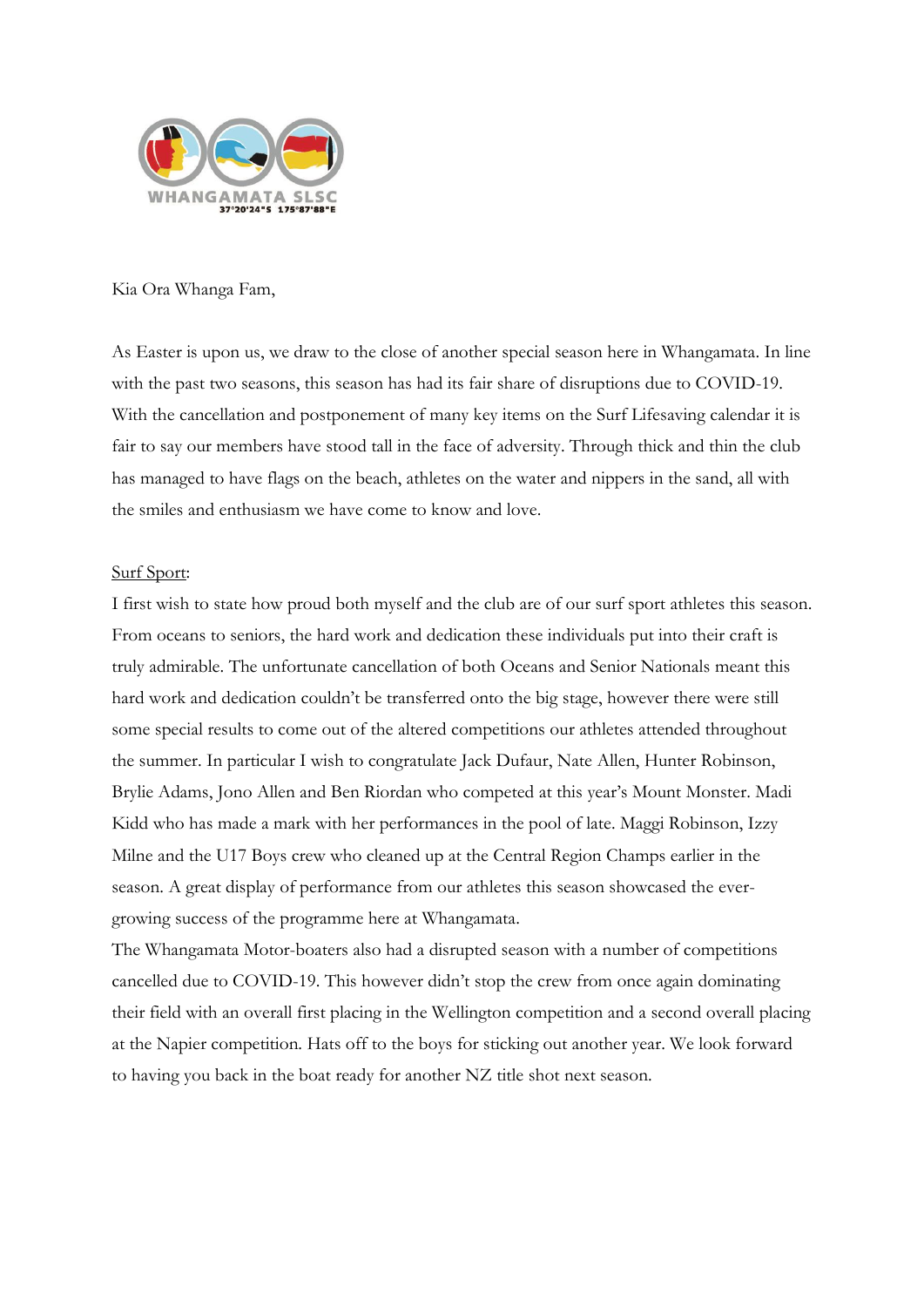#### Junior-Surf:

The junior surf programme once again flourished throughout the summer. The effects of COVID-19 saw a shortened season with sessions occurring throughout the peak weeks of summer until the end of February. The adaptability and innovation of the Junior surf committee, coaches and helpers meant the programme was able to function successfully throughout these times. This season we saw great numbers of nippers, cadets and rookies with a total of 182 subscriptions to the programme. The rearrangement of the cadet and rookie programmes saw great success with 45 cadets joining sessions throughout the year, this as well as 25 rookie lifeguards turning out to patrol alongside our lifeguards. Our junior surf family will look froward to their final meet and prize-giving this Easter Sunday.

# Regional Lifeguarding:

The regional lifeguard team had another bumper season! With six new members to the regional lifeguarding space the team stood up and displayed extremely high levels of professionalism when carrying out their work. The implementation of paid lifeguards to weekends was seen as a great success, bolstering the ability for the volunteer teams to carry out their patrols throughout the peak weeks of summer. The patrolling statistics for this season speak for themselves, a mix of hot weather, large swell and thousands of beachgoers meant the team had their work cut out for themselves, leaving their mark on the beach with a summer like no other.

### Volunteer Lifeguarding:

The volunteer lifeguard service was extremely well managed this season, with the expertise and incredible planning skills of the committee, chaired by Dominic Sutton, patrols were loaded with volunteers all summer long. From the very first patrol way back in October, right up until this weekend we have seen a total of 106 lifeguards don the 'red and yellows' giving their time to the club and the community. The commitment shown from these individuals has highlighted the perseverance and dedication of the team, with lockdowns plaguing the first half of the season and isolations the second half, the strength of the team was truly shown. A special mention should be made to Ben Sutherland and Julius Bell who have given their time each weekend for the past eight weeks patrolling the beach as our PC's.